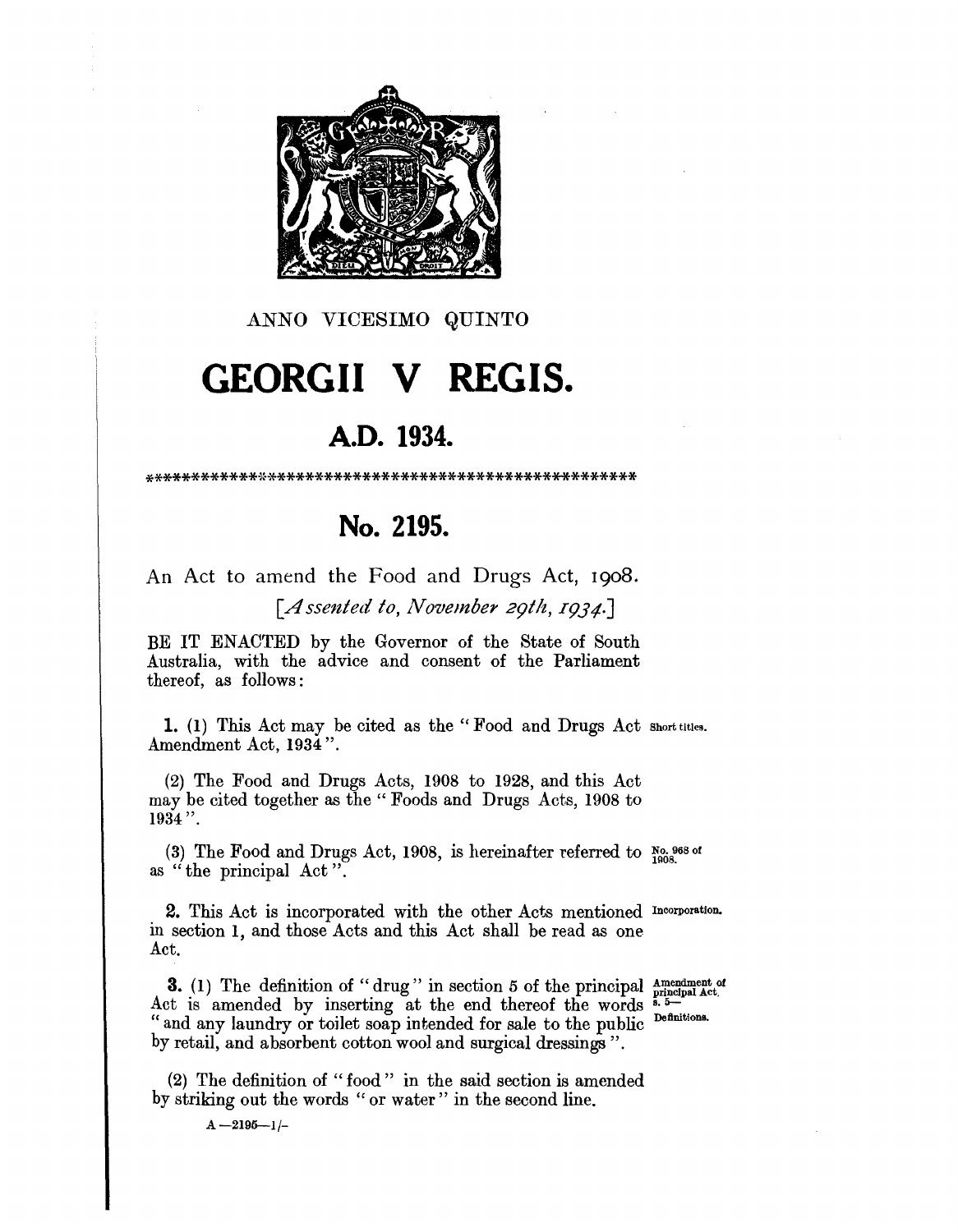#### *Food and Drugs Act Amendment Act.*—1934.

Amendment of 4. Section 15 of the principal Act is amended by inserting<br>Act, s. 15. therein at the end of the paragraph relating to the election therein at the end of the paragraph relating to the election of members of the Board the following passage: $-$ 

> Provided that if at any election no more candidates are nominated than there are seats to be filled the candidates nominated shall be deemed to have been elected and no vote shall be taken.

Enactment of  $\frac{5}{5}$ . The following section is enacted and inserted in the Enactment of  $\begin{array}{ll} \texttt{Bnactment} \ \texttt{of} \ \texttt{s. 22A} \ \texttt{of the} \ \texttt{principal Act} \ \texttt{Act} \ \texttt{after section 22 thereof}: \ \end{array}$ 

Offences In connection with the sale of food and drugs.

22A. (1) No person shall sell, expose for sale, or have in his possession for sale, any article of food or any drug which is not wholly in accordance with any particulars concerning it which are 'on or attached to any bottle, box, or other container whatever in which the food or drug is contained at or immediately prior to the time of sale, or at the time of exposure for sale, or whilst in possession for sale, as the case may be.

Penalty—Five pounds.

In this subsection the term " particulars" includes the name or other description or particulars of the person who manufactured, prepared, bottled, or packed an article of food or a drug.

(2) Where any person (in this subsection called the "purchaser") demands any article of food or any drug, specifying the commodity required by reference to the name of the person who manufactured, prepared, bottled, or packed it, or by reference to the brand of any manufacturer, no person shall sell to the purchaser any food or drug, the whole or any part of which is manufactured, prepared, bottled, or packed (as the case may be) by any person other than the person named by the purchaser, or the whole or any part of which is not manufactured by the person whose brand was named by the purchaser: Provided that it shall be a defence to a charge under this subsection to show that the defendant expressly informed the purchaser at the time of sale that the commodity or part thereof, as the case may be, was manufactured, prepared, bottled, or packed by some person other than the person named by the purchaser or whose brand was named by the purchaser.

Penalty—Five pounds.

 $(3)$  This section shall not be held to restrict the meaning of any other provision of this Act, nor any provision of the Trade Marks Act, 1892.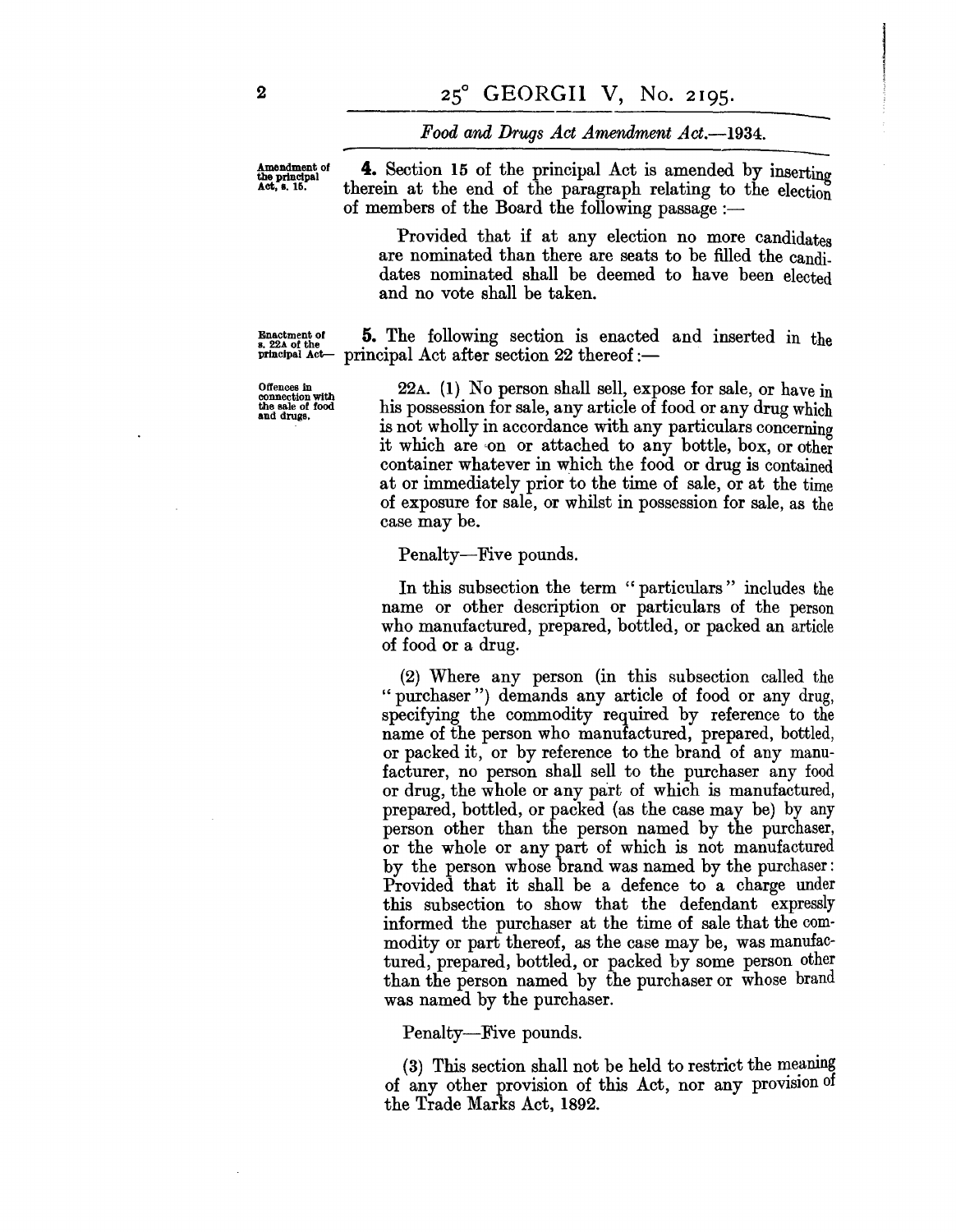#### Food and Drugs Act Amendment Act.--1934.

r vou una Drugs Act Amenument Act .--1354. **6.** The principal Act is amended by inserting therein  $\frac{F_{\text{na}}}{s}$ .  $\frac{26.4 \text{ of the}}{p}$  after section 26 the following section :-

26A. (1) No person shall-<br> $\begin{array}{ccc}\n & \text{Sale of drugs} \\
\hline\n\text{by automatic} \\
\text{in} \\
\text{mechines}\n\end{array}$ 

 $(a)$  install any automatic machine for the sale or supply of any drug or medicine;

- (b) permit or suffer any such automatic machine to be installed :
- (c) sell or supply any drug or medicine by means of any automatic machine; or
- (d) permit or suffer any person to purchase or to be supplied with or otherwise obtain any drug or medicine by means of any automatic machine.

(2) "automatic machine" means any machine or mechanical device used or capable of being used for the purpose of selling or supplying goods without the personal manipulation or attention of the seller or supplier or his servant or agent at the time of the sale or supply.

7. The following section is hereby enacted and inserted  $S_{\text{0a}}^{\text{new section}}$ in the principal Act after section 30 thereof :-

30A. (1) No person who is suffering from any infectious  $\frac{\text{Emboyment of}}{\text{dissased}}$  loathsome disease, or who for any other reason is likely  $\frac{\text{persons in}}{\text{handing food}}$  contaminate any article of food or drug shall or loathsome disease, or who for any other reason is likely to contaminate any article of food or drug shall-

- (a) handle any article of food or drug which is being sold or which is being offered, exposed, kept, stored, carried, delivered, or produced for sale; or
- (b) be employed in connection with the sale or the offering, exposing, keeping, storing, carrying, delivering, or producing for sale of any food or drug.

Penalty-Five pounds.

(2) If any inspector suspects that any person is committing a breach of subsection (I) the inspector may by notice in writing under his hand notify that person of his suspicion.

(3) No person who has received such a notice shall  ${\rm thereafter}-$ 

- (a) handle any article of food or drug which is being sold or which is being offered, exposed, kept, stored, carried, delivered, or produced for sale:
- (b) be employed in connection with the sale or the offering, exposing, keeping, storing, carrying, delivering, or producing for sale of any food or drug,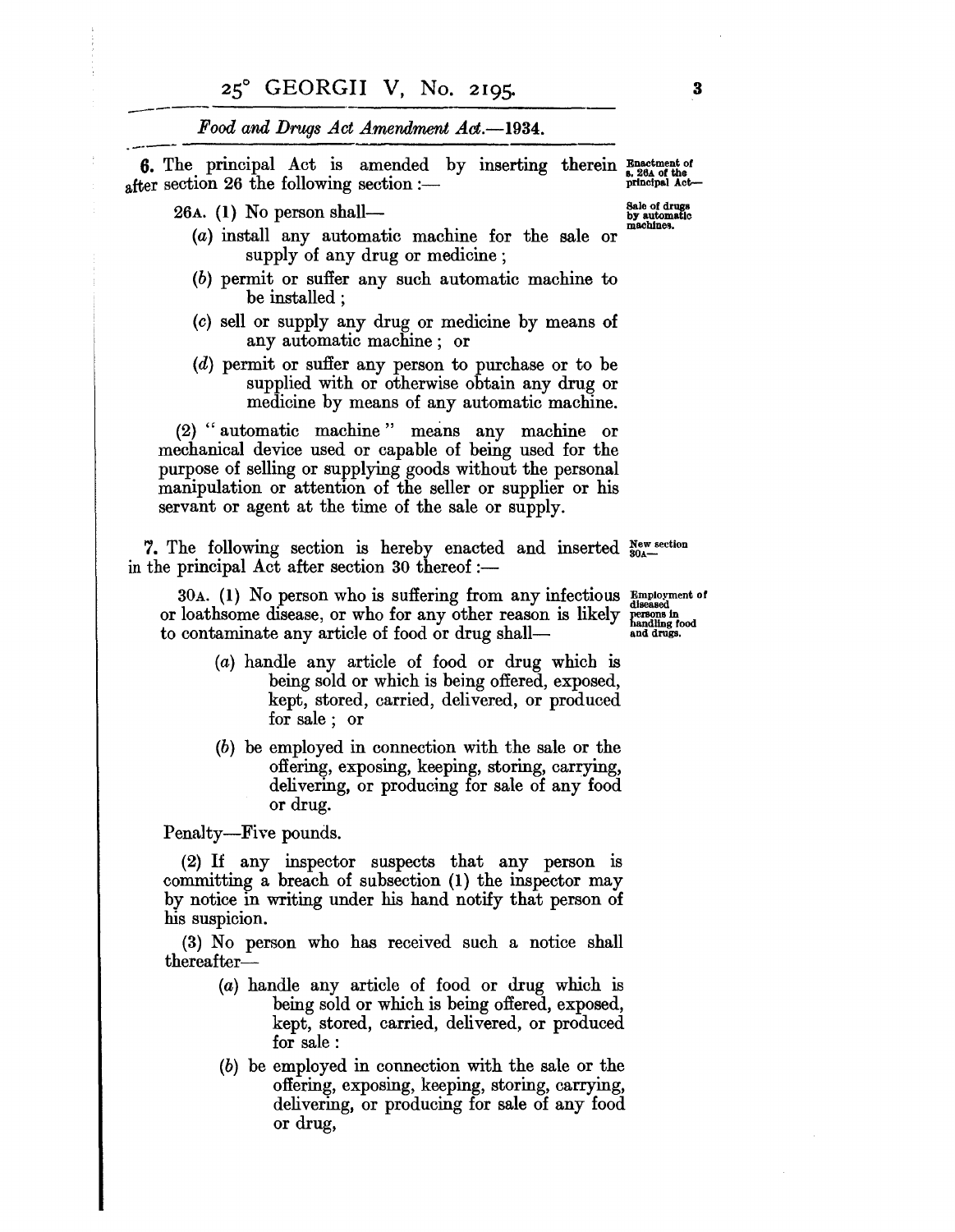#### *Food and Drugs Act Amendment Act.*-1934.

until he has produced to the inspector or local authority employing the inspector a certificate signed by a legally qualified medical practitioner that he is not suffering from any infectious, contagious, or loathsome disease, and is not for any other reason likely to contaminate any article of food or drug.

Penalty-Five pounds.

- (4) In this section-
	- "infectious disease" means an infectious disease within the meaning of The Health Act, 1898:
	- " loathsome disease" means a disease proclaimed bv the Governor on the advice of the Central Board of Health as a loathsome disease.

Amendment of principal Act,<br>s. 41— Provision as to<br>inspectors.

Amendment of principal Act, s.42- Provision for dealing with aamples.

 $subsection :=$ 

" Any police constable acting under the directions and at the cost of the local authority, or any inspector". 9. Section 42 of the principal Act (as amended by section 3 of the Food and Drugs Act Further Amendment Act, 1924) is amended by adding at the end thereof the following

8. Section 41 of the principal Act is amended by striking out in the first and second lines thereof the words "Any inspector or any police constable under the direction and at the cost of the local authority" and inserting in lieu thereof

(4) If any food or drug is contained in a bottle, tin, package, or other container in such quantity that its division into three parts as provided in this section would furnish parts insufficient for accurate analysis, additional bottles, tins, packages, or containers which purport to contain a similar food or drug under the same brand or label may be purchased, and-

- (a) if the contents can be readily mixed the contents of two or more bottles, tins, packages, or containers so purchased may be mixed together and the mixture divided into three equal parts and be dealt with in the same manner as the three parts are to be dealt with under the preceding subsections of this section; or
- (b) if the contents cannot readily be mixed at least eight additional bottles, tins, packages, or containers shall be purchased and the total number shall be divided into three lots so that there are at least three bottles, tins, packages, or containers in each lot, and each lot shall be treated as a third part of the food or drug pur-